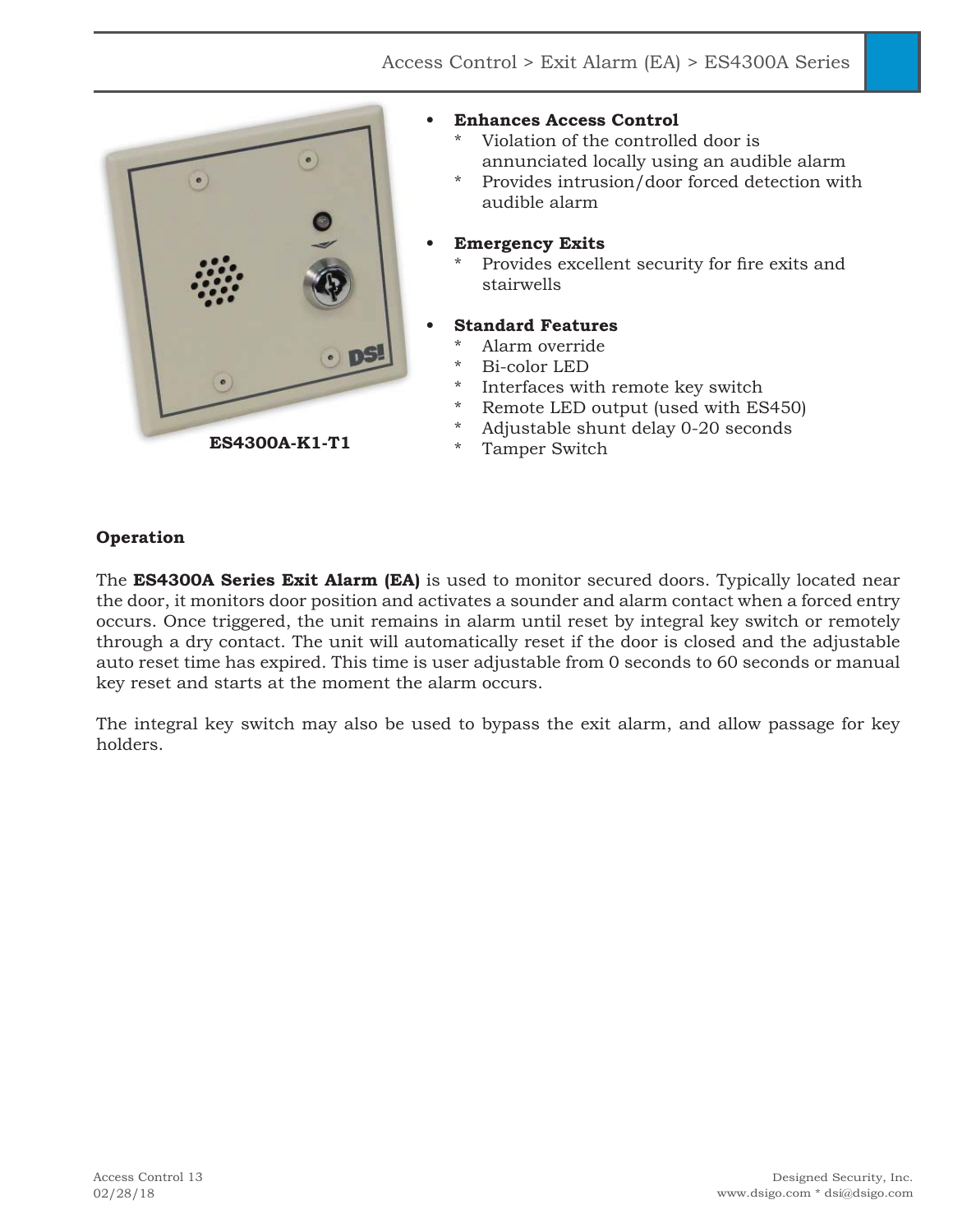### **Electrical Specifications**

| Power                 | 12 or 24 VAC/VDC @ 200 mA<br>Jumper Selectable                 |
|-----------------------|----------------------------------------------------------------|
| Local Control         | Key switch reset/bypass<br>Tamper switch (T1)                  |
| <b>Control Input</b>  | N/C door contact<br>N/O remote reset/bypass                    |
| <b>Control Output</b> | $N/O$ & $N/C$ Intrusion/<br>Tamper Alarm Status LED            |
| Adjustment            | Auto Reset 0-60 seconds<br>Adjustable Shunt Delay 0-20 seconds |
| <b>Alarm</b>          | 103 dB $@$ 3 ft                                                |

# **Mechanical Specifications**

| <b>Dimensions</b>         |                       | ES4300A-K0 4.6"w x 4.6"h x 2.30"d                             |
|---------------------------|-----------------------|---------------------------------------------------------------|
|                           |                       | ES4300A-K1 4.6"w x 4.6"h x 2.30"d                             |
|                           |                       | ES4300A-K2 4.6"w x 4.6"h x 2.30"d                             |
|                           |                       | ES4300A-K3 4.6"w x 4.6"h x 2.30"d                             |
|                           |                       | ES4300A-K4 4.6"w x 4.6"h x 2.30"d                             |
|                           |                       | ES4300A-K5 4.6"w x 4.6"h x 2.30"d                             |
|                           |                       | ES4300A-K6 4.6"w x 4.6"h x 2.30"d                             |
|                           |                       | ES4300A-K7 4.6"w x 4.6"h x 2.30"d                             |
| <b>Key Switch Options</b> | KO No key switch      |                                                               |
|                           | K1 Double bit         |                                                               |
|                           | K <sub>2</sub> Barrel |                                                               |
|                           |                       | K3 Rim hardware with cylinder                                 |
|                           |                       | K4 Rim hardware without cylinder                              |
|                           | K5 Medeco             |                                                               |
|                           | K <sub>6</sub> DPDT   |                                                               |
|                           |                       | K7 Rim with small format interchangeable core cylinder (SFIC) |
| Finish                    | Painted - DSI Beige   |                                                               |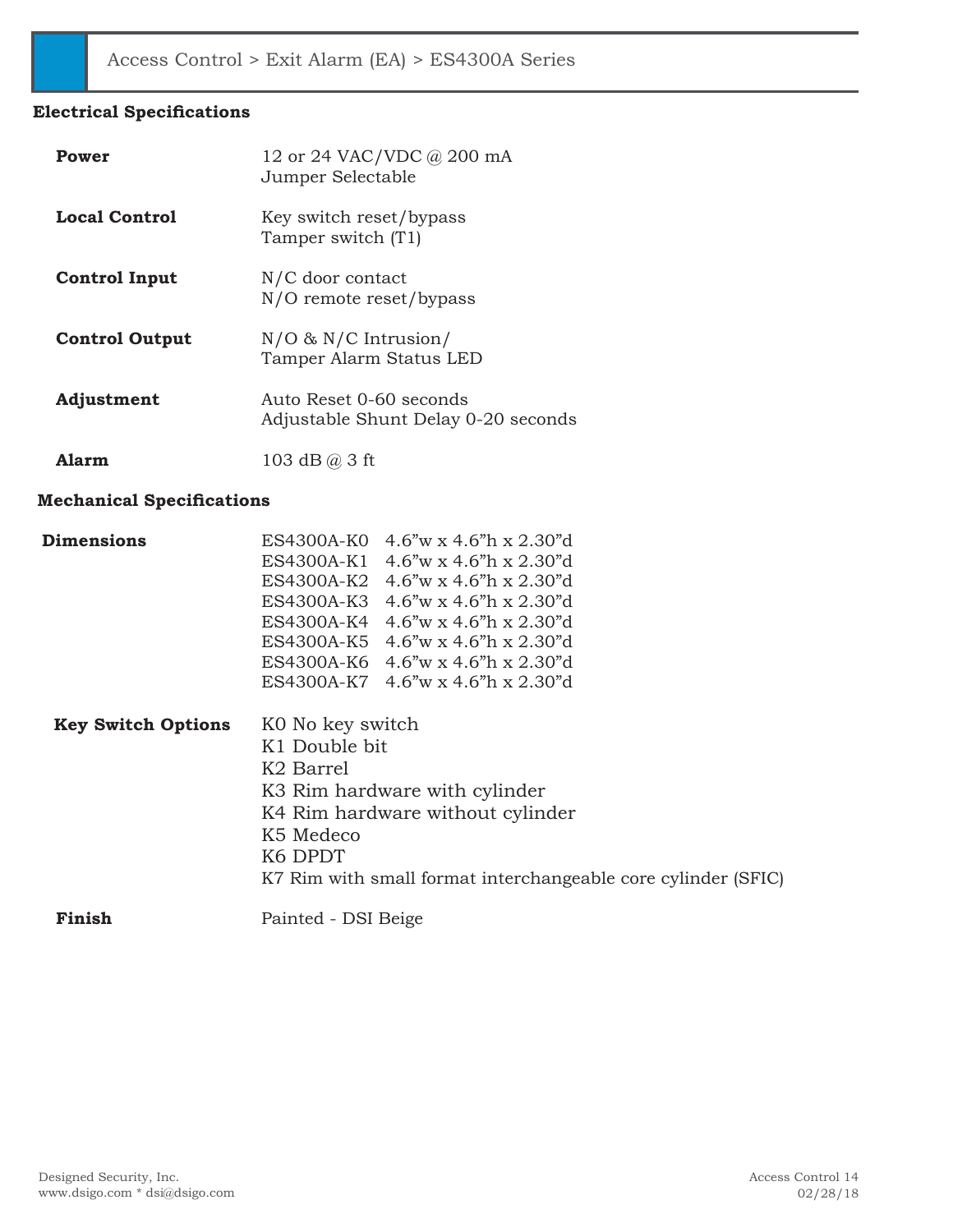



The **ES4300 Exit Alarm** provides an audible and alarm contact activation for a "Forced Door" violation. The alarm contact may be used to remotely annunciate the security violation. The ES450 Key Switch Control may be used to reset or bypass the exit alarm from a remote location, such as the opposite side of a secured door at stairwell exits. A bi-color LED on both units illuminates when they are reset, bypassed, or in alarm. When a violation is sensed, the ES4300A-K3-T1 latches into alarm. It may be reset by the key switch, a remote contact, or through the onboard auto reset function (user selectable).